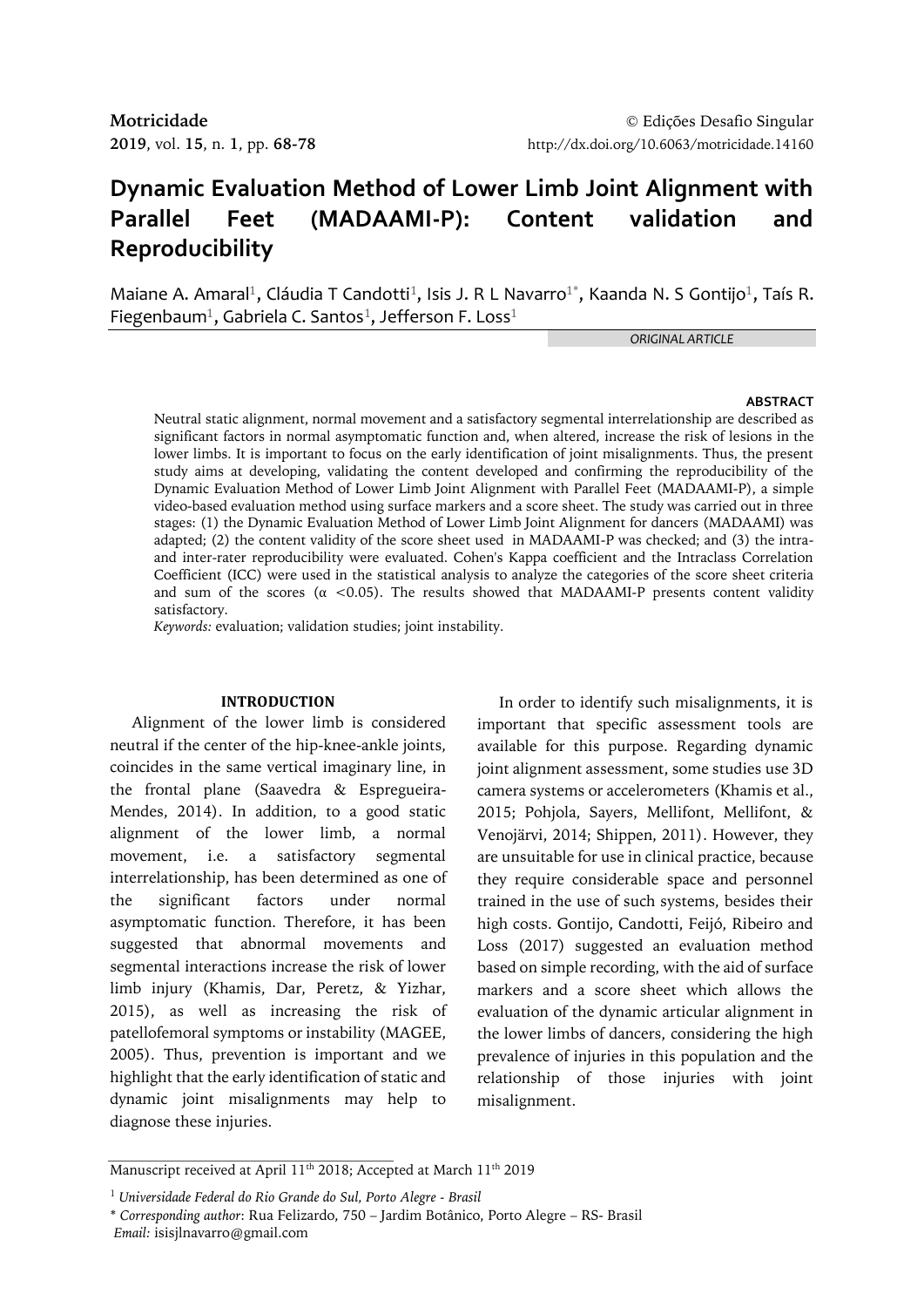This method, named MADAAMI (Gontijo et al., 2017) and later MADAAMI-II (Gontijo et al., 2018), allows quick and easy access and handling using basic equipment (camera, tripod and markers) and a score sheet. However, the method considers the characteristic positions and movements of classical ballet which makes it difficult to extrapolate to other populations.

Considering the importance of assessing joint alignment, not only as a means of providing basic information before some treatment or training, but also as a way of acting in the prevention of injuries that affect the activities of daily living (ADLs) of the general population, it was deemed necessary to adapt the MADAAMI. The sequence of movements performed during the test and the positioning of the feet of the individuals evaluated underwent adaptations. Therefore, the objective of the present study was to develop, validate the content developed and evaluate the reproducibility of the Dynamic Evaluation Method of Lower Limb Joint Alignment with Parallel Feet, then nominated by *MADAAMI-P.*

# **METHOD**

This is a correlational ex-post-facto type study, characterized as a reliability study.

### **Participants**

The sample size was calculated according to Sim and Wright (2005), assuming a null hypothesis of Kappa = 0.40; power of 80%; and the worse scenario of the proportion of positive ratings equivalent to 30%, to detect a Kappa =

0.70. Thus, a consecutive sample of fifty-two asymptomatic individuals aged between 19 and 33 years (25.2  $\pm$  2.7), 65% women and 35% men, average weight (65.0  $\pm$  7.5) kg, height (1.65  $\pm$ 0.06) m and body mass index  $(24.1 \pm 1.3)$  kg/m<sup>2</sup> participated in the present study.

Individuals who presented pain in the lower limbs at the time of the evaluation, as well as those who reported pain in the lower limbs during the evaluation week, were excluded. The study was approved by the Research Ethics Committee of the *Federal University of Rio Grande do Sul* (UFRGS) (CAAE: 58157016.0.0000.5347) and the individuals read and signed the Informed Consent Term (ICT).

## **Measures**

Evaluation with MADAAMI-P requires a preprepared environment. This preparation consists of: (a) a plumb line hanging over a marked centerline on the floor; (b) three parallel reference lines marked on the ground at 10, 12 and 15 cm from the center line of the plumb line; (c) a digital Sony camera HDR-CX19 (Tokyo, Japan) positioned on a tripod at 1.75 m from the reference lines, with the center of its lens aligned with the plumb line. A metal measuring tape was used to align the center of the lens with the plumb line. The height of the tripod supporting the camera may initially be 0.5 m, varying according to the height of the individual to be evaluated, provided that the video clearly shows the lower limbs of the individual and the reference lines marked on the floor (Figure 1).



*Figure 1.* Representation of the movements evaluated by MADAAMI-P, as well as the evaluation environment (plumb line and demarcated lines on the ground) and surface markers for reference.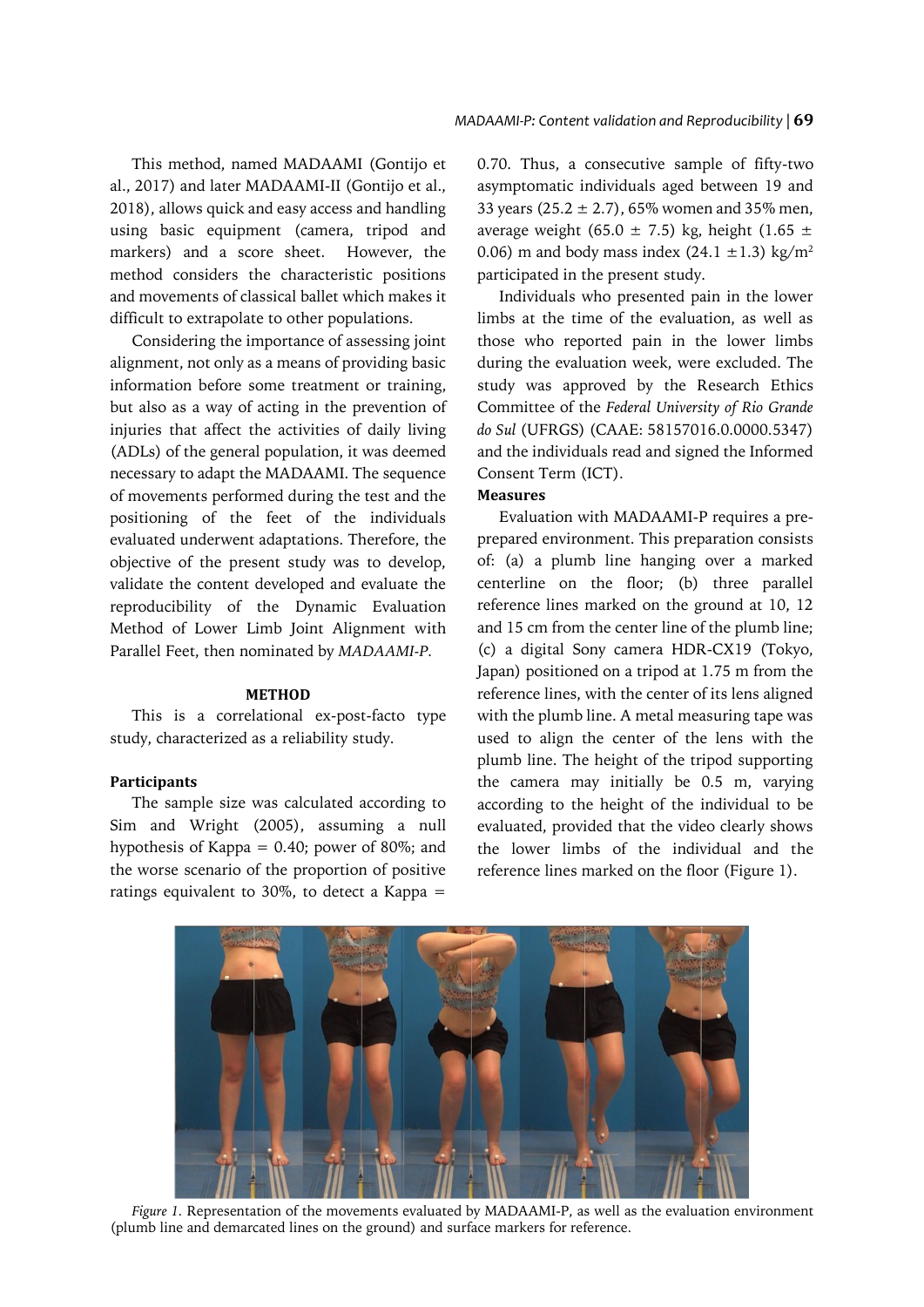Participants completed a form with the following information: Age; Sex  $(F/M)$ ; Weight (kg); Height (cm). They also answered the questions: Do you have any injuries to lower limbs? If so, which one? Have you had regular physical activity for at least three months without interruption? If so, which one? How many times a week?

### **Procedures**

The study consisted of three stages: (a) MADAAMI-P development, adapted from MADAAMI for ballet dancers; (b) content validation of the score sheet, based on analysis from six experts; and (c) evaluation of intra- and inter-rater reproducibility, from a consecutive sample.

#### *(a) MADAAMI-P Development*

As the name suggests, MADAAMI-P is designed to dynamically evaluate joint alignment and stability in the lower limbs from the video recordings. Its development consisted of the adaptation of MADAAMI-I and MADAAMI-II both developed to evaluate the dynamic joint alignment of the lower limbs of ballet dancers (Gontijo et al., 2017).

The adaptation process of the instrument consisted of adjustments of the environment, the protocol of evaluation of individuals and shooting plan; adaptation of the movements evaluated; and change in the scoring score sheet.

Regarding the adaptations of the environment and protocol of evaluation of the individuals, the position of the plumb line was modified, being placed in the center of the video, so that it is between the lower limbs of the individual to be evaluated. Regarding the protocol of evaluation, there was modification referring to the anatomical points of reference for the evaluation. In MADAAMI-P the palpated and marked points with the surface markers (white polystyrene pellets) in the subject to be evaluated are: anterior superior iliac spine (ASIS), navicular bone, and second metatarsal-phalangeal joint, all bilaterally. As for the alteration of the shooting plan of the sequence of movements, in MADAAMI-P the filming must be performed in

the frontal plane, with the individual positioned with the feet parallel on the lines previously marked on the ground.

The sequence of MADAAMI-P movements was also adapted, being defined as: (1) a semiflexion repetition of knees (semi-squatting) with parallel feet, in bipodal support; (2) a 90 ° repetition of kneeling (squatting) with parallel feet, in bipodal support; (3) a repetition of knee semi-flexion (semi-squatting) in right unipodal support; and (4) a repetition of knee semi-flexion (semi-squatting) in left unipodal support (Figure 1). When choosing the movements to be assessed, functionality, simplicity and ease of execution were guiding factors.

The analysis of the video containing the sequence of movements of MADAAMI-P is performed by filling out a scoring score sheet. In this sense, the last adaptation was the score sheet developed for MADAAMI-P, elaborated to score three basic criteria: (1) stabilization of the arch of the foot, (2) alignment and stabilization of the center of the knee with the ipsilateral foot and 3) pelvic alignment and stabilization. For each criterion a series of categories scored from 1 to 3 are presented, where 1 represents the worst aligned or stable execution, and 3 (or 2 in some criteria) the best alignment or stability. There is, therefore, a summation of points for each criterion evaluated and for each lower limb, as well as a final score, which the higher indicates a better joint alignment. Also, in the scoring chart, the movements evaluated in the MADAAMI-P sequence (knee flexion, knee flexion at 90 ° and knee flexion in unipodal support) were identified, divided into static and dynamic phases (Figure 3).

In order to facilitate the use of MADAAMI-P, a collection of video examples and their corresponding analysis have been included in the User's Manual, which can be requested from the authors.

### *(b) Content validation*

Once the first version of MADAAMI-P was developed, we proceeded with the second stage of the study, the content validation. In this stage, six experts, four Physiotherapists and two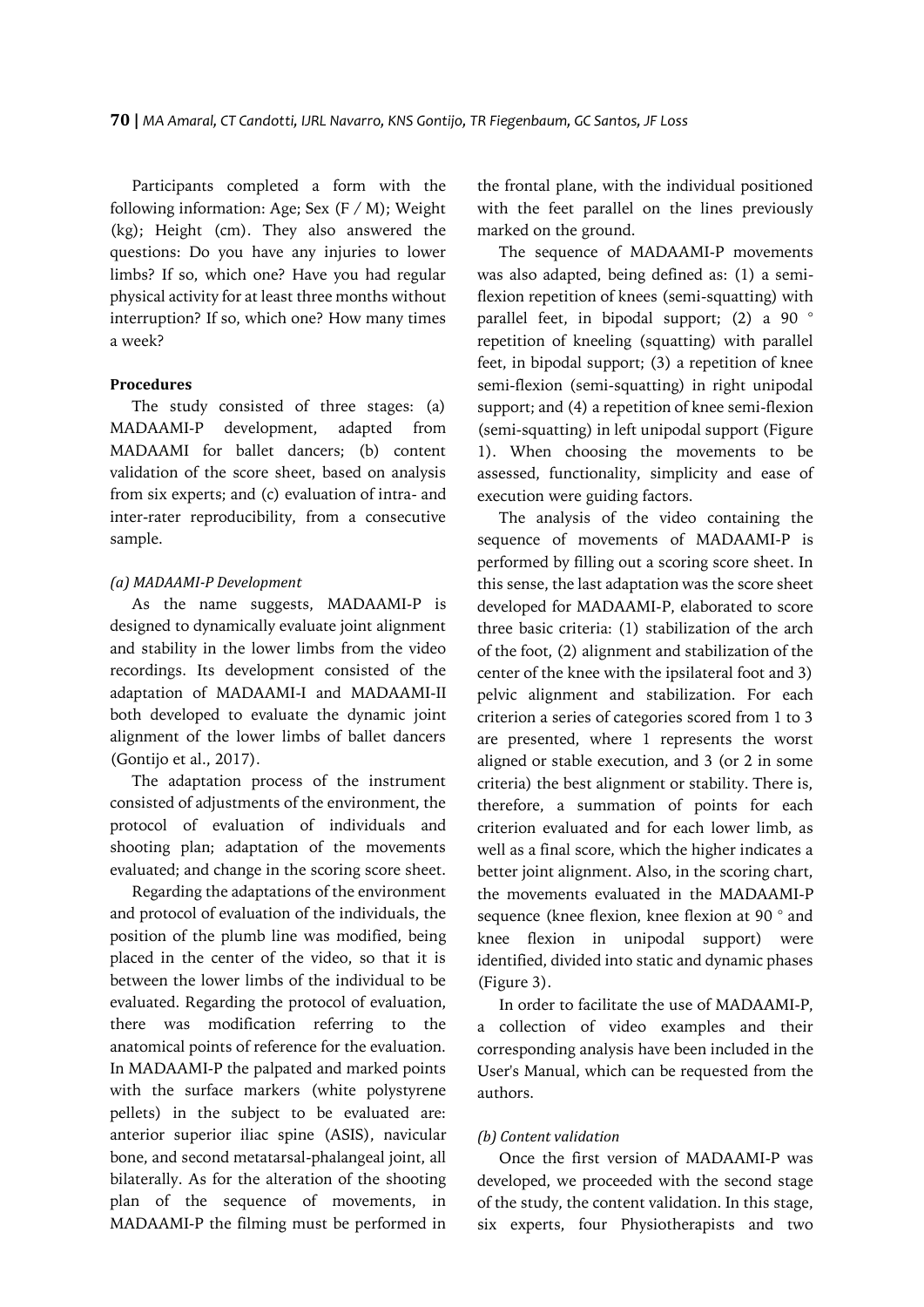Physical Education Teachers, were invited. All the experts have at least 15 years of experience in postural evaluation in their respective areas and specialize in Human Movement Sciences and / or Kinesiology. These experts were responsible for evaluating the clarity and suitability of the score sheet of MADAAMI-P. For this purpose, the following items were sent to the experts: (a) a video in which an individual is performing the MADAAMI-P sequence of movements; (b) the initial version of the scoring score sheet; (c) the User Manual; and (d) a MADAAMI-P evaluation questionnaire.

After Reading the User's Manual, the experts watched the video, analyzed the subject's execution, and completed the score sheet. Also, after this process, the experts should answer the evaluation questionnaire, which contained the following questions: (1) As to the clarity and ease of understanding and use of the proposed score sheet to evaluate the video, in general, you consider it : very adequate, adequate or not adequate? and (2) Would you have general suggestions, comments or modifications to make about the language used in the score sheet or other features related to the MADAAMI-P instrument? The first question was assessed using the Content Validity Index (CVI), which measures the proportion of the experts that concord regarding an instrument as a whole (Alexandre & Coluci, 2011). The CVI was calculated as the ratio between positive answers (very adequate and adequate) and the totality of the answers (6 answers), varying from zero (worst case) to one (best index).

The entire content validation process was carried out individually and independently by the experts. Based on the suggestions and comments, the initial version of the score sheet was modified, and then sent to the experts for approval or further suggestions. After this process, the final version of the MADAAMI-P evaluation score sheet (Figure 3) was obtained, and the appropriate adjustments were made in the User Manual.

# *(c) Intra- and inter-rater reproducibility*

In this third stage of the study, the same researcher made a digital video recording of each subject executing the sequence of three movements that constitute the MADAAMI-P. Initially palpation and marking of the following anatomical points in each individual were performed bilaterally: ASIS, navicular bone and second metatarsal-phalangeal joint. After marking the points, the individual was positioned at the evaluation site, that is, behind the plumb line, with the second toe of each foot and the heels aligned on the parallel lines. The choice of positioning of the feet in one of the three lines marked on the floor was at the discretion of each individual. However, this choice should be symmetrical for both feet.

Once positioned, the subjects were oriented as to the sequence of movements to be performed: knee semi-flexion, knee flexion at 90° and knee semi-flexion in unipodal support. Before the recording began, individuals were asked to perform the sequence of movements once or twice for familiarization purposes.

After the data collection, the videos were analyzed using the final version of the score sheet. For the inter-rater reproducibility, three distinct raters (R1, R2, R3) analyzed the videos only once, independently and without conferring. Undergraduate students, two physiotherapists and one physical education teacher, all in the last year of their courses, with little experience in postural evaluation, where invited to participate in this stage. The raters read the User's Manual, having previously received training in the analytical process from an experienced physiotherapist (2 meetings with 3 hours each). The reliability of the three raters' answers determined the inter-rater reproducibility (Bartlett & Frost, 2008). For intra-rater reproducibility, only one of the raters (R1) repeated the analysis of each video with an interval of seven days. The reliability of the responses of the first and second day of R1's analyses determined intra-rater reproducibility (Bartlett & Frost, 2008).

#### **Statistical analysis**

The MAADAMI-P scores for each subject were tabulated to enable subsequent statistical analysis. To check reproducibility, the following scores were then extracted from the evaluation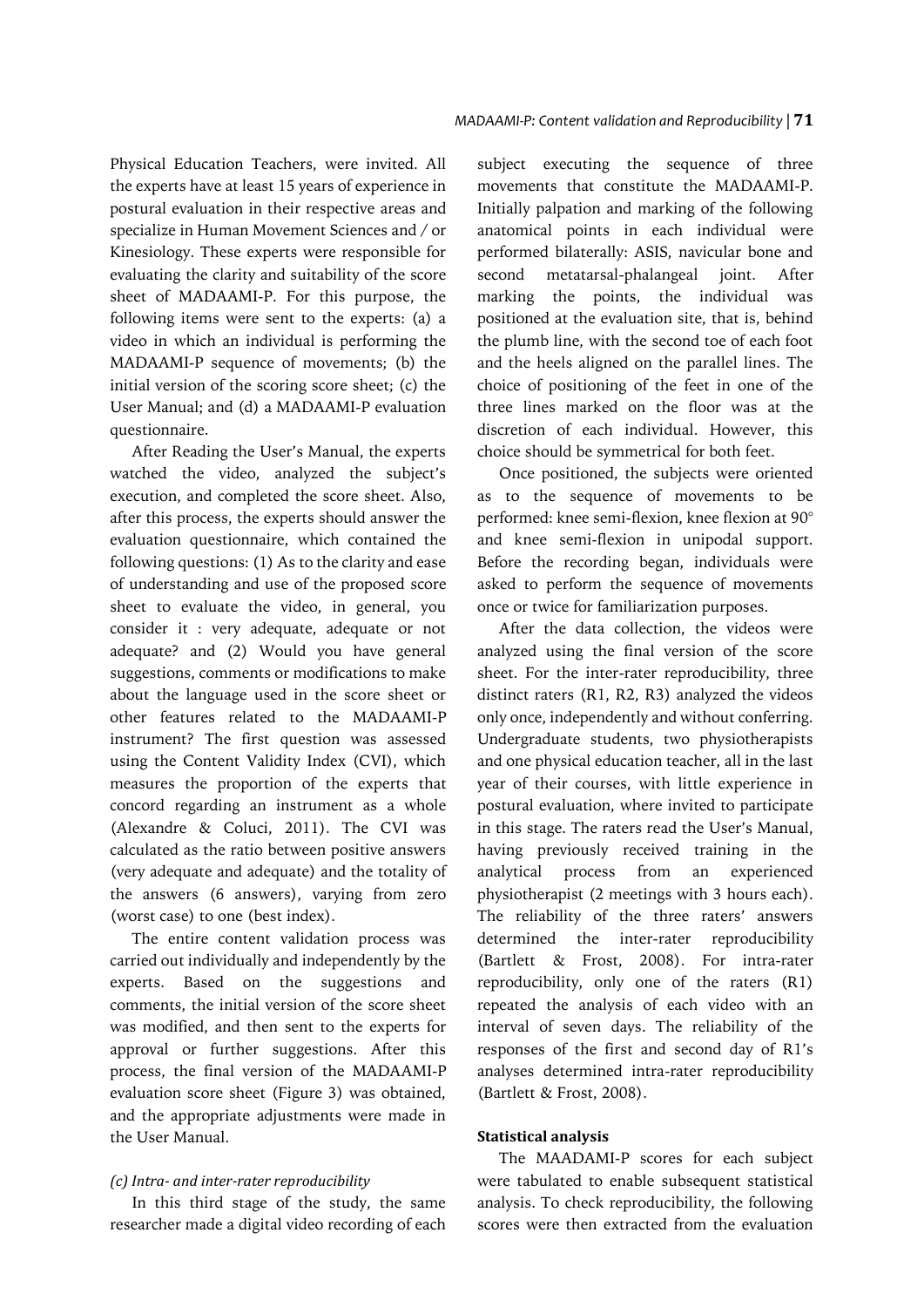score sheet: (1) summation of right lower limb scores, (2) summation of left lower limb scores, (3) summation of knee semiflexion movement in bipodal support, (4) summation of bending movement at 90 ° of knees, (5) summation of knee semi-flexion movement in unipodal support for right lower limb, (6) summation of knee semi-flexion movement in unipodal support for the left lower limb, (7) the sum of the knee semiflexion movement in total unipodal support, (8) MADAAMI-P total score, and (9) individual scores for each criterion in each assessed movement phase, for right lower limbs and left separately.

The data were analyzed in IBM SPSS version 22 (IBM Inc., Chigaco, USA), adopting the level of significance of 0.05 in all the inferential analyzes. Initially the data were confirmed by the Kolmoronov-Smirnov test. Cohen's Kappa coefficient was used for analysis by categories, performed in the reproducibility verification phase, considering the following classification: ≤0 = poor; between 0.01-0.20 = weak; between  $0.21 - 0.40$  = reasonable; between  $0.41 - 0.60$  = moderate; between  $0.61 - 0.80 =$  significant; and between  $0,81-1,0 =$  almost perfect (Landis & Koch, 1977). For the analysis of MADAAMI-P final scores, the Intraclass Correlation Coefficient (ICC) was used. ICC $_{1,2}$  was used for intra-rater reproducibility, and  $ICC_{1,3}$  was used for the inter-rater reproducibility (Krebs, 1986; Weir, 2005). The ICC was classified as excellent (ICC> 0.75), satisfactory (ICC 0.4 - 0.75), and poor (ICC < 0.40) (Fleiss, Levin, & Paik, 2004).







*Figure 3.* Score sheet developed for MADAAMI-P.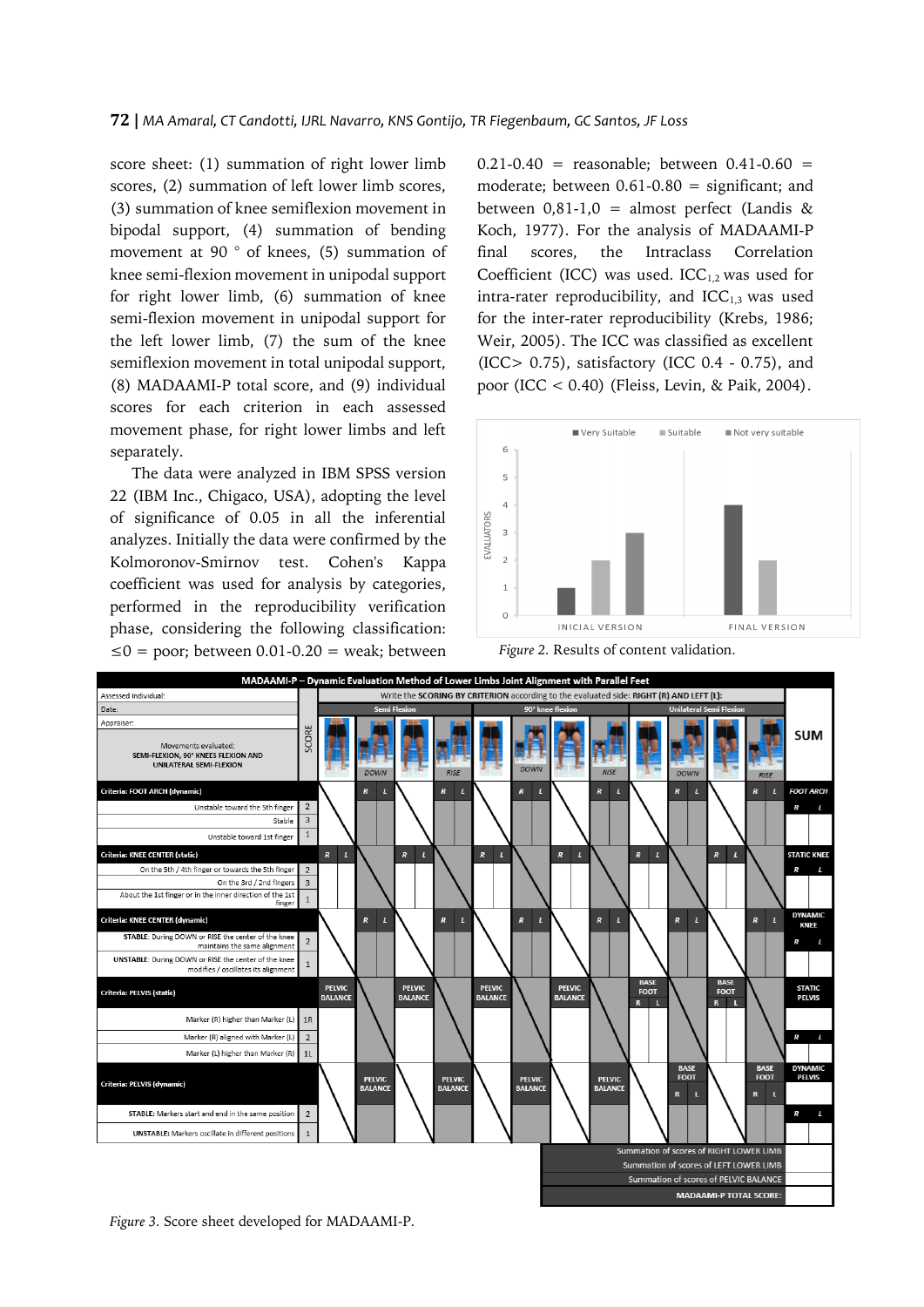# Table 1 *Results of the INTRAEVALUATOR reproducibility analysis for the criteria evaluated in MADAAMI-P.*

|              | Critério |      |      |      |           |      |                          |      |      |      |                          |             |      |      |                          |           |      |                          |                          |             |       |            |                          |              |      |
|--------------|----------|------|------|------|-----------|------|--------------------------|------|------|------|--------------------------|-------------|------|------|--------------------------|-----------|------|--------------------------|--------------------------|-------------|-------|------------|--------------------------|--------------|------|
|              |          | EKM1 |      | DSF  |           |      | SF                       | ASF  |      | EKM2 |                          | <b>DF90</b> |      | F90  |                          |           | AF90 |                          | EKM3                     | <b>DUSF</b> |       | <b>USF</b> |                          | <b>USSA</b>  |      |
|              |          |      |      | R    |           |      |                          | R    |      |      |                          | R           |      |      |                          | R         |      |                          |                          | R           |       |            |                          | R            |      |
|              | Kappa    |      |      | 0,79 | 1,00      |      | $\overline{\phantom{a}}$ | 0,79 | 1,00 |      | $\overline{\phantom{a}}$ | 0,85        | 1,00 |      | $\overline{\phantom{a}}$ | 0,79      | 1,00 |                          | $\overline{\phantom{0}}$ | 0,71        | 0,62  |            | $\overline{\phantom{0}}$ | 0,74         | 0,62 |
| Foot<br>Arch | SE(K)    |      |      | 0,43 | 0,49      |      | $\overline{\phantom{a}}$ | 0,43 | 0,49 |      | $\overline{\phantom{a}}$ | 0,36        | 0,49 |      | $\overline{\phantom{a}}$ | 0,43      | 0,49 |                          | $\sim$                   | 0,22        | 0,23  |            | $\overline{\phantom{a}}$ | 0,25         | 0,23 |
|              | K/SE(K)  |      |      | 1.8  | 2,1       |      | $\overline{\phantom{a}}$ | 1,8  | 2,1  |      | $\overline{\phantom{a}}$ | 2,3         | 2,1  |      | $\overline{\phantom{a}}$ | 1,8       | 2,1  | $\overline{\phantom{a}}$ |                          | 3,1         | 2,6   |            |                          | 2,9          | 2,6  |
|              |          | R    |      | R    |           | R    |                          | R    |      | R.   |                          | R           |      | R    |                          | R         |      | R                        |                          | R           |       | R          |                          | $\mathbb{R}$ |      |
|              | Kappa    | 0,84 | 0,65 | 0.69 | 0,63      | 0.70 | 0.72                     | 0.64 | 0,85 | 0,74 | 0,75                     | 0,8         | 0,81 | 0,8  | 0,76                     | 0,85      | 0,64 | 0,62                     | 0.69                     | 0,89        | 0, 81 | 0,77       | 0,66                     | 0,64         | 0,80 |
| Knee         | SE(K)    | 0,11 | 0,11 | 0,29 | 0,32      | 0,10 | 0,10                     | 0,40 | 0,36 | 0,11 | 0,10                     | 0,27        | 0,27 | 0,10 | 0,12                     | 0,36      | 0,40 | 0,11                     | 0,1                      | 0,19        | 0,16  | 0,11       | 0,10                     | 0,14         | 0,14 |
|              | K/SE(K)  | 7,8  | 5,9  | 2.4  | 2,0       | 7,0  | 7,0                      | 1.6  | 2,3  | 6,7  | 7,2                      | 3,0         | 3,0  | 7,7  | 6,5                      | 2,3       | 1.6  | 5,6                      | 6,5                      | 4,8         | 5,1   | 6,9        | 6,3                      | 4,5          | 5,5  |
|              |          |      | PB   |      | <b>PB</b> |      | <b>PB</b>                |      | PB   |      | PB                       | <b>PB</b>   |      |      | <b>PB</b>                | <b>PB</b> |      | R                        |                          | R           |       | R          |                          | $\mathbf{R}$ |      |
|              | Kappa    |      | 0,82 |      | 1,00      | 0,71 |                          |      | 0,90 | 0,81 |                          |             | 0,78 |      | 0,83                     |           | 0,74 | 0,87                     | 0,83                     | 1,00        | 0,62  | 0,88       | 0,81                     | 1,00         | 0,65 |
| Pelvis       | SE(K)    |      | 0,10 |      | 0,16      |      | 0,10                     |      | 0,16 |      | 0,10                     |             | 0,15 |      | 0,10                     | 0,15      |      | 0,15                     | 0,15                     | 0,25        | 0,21  | 0,14       | 0,13                     | 0,25         | 0,23 |
|              | K/SE(K)  |      | 8,0  |      | 6,0       |      | 7,0                      |      | 5,4  |      | 8,0                      |             | 5,2  |      | 8,0                      | 5,0       |      | 5,6                      | 5,4                      | 4,0         | 3,0   | 6,2        | 6,0                      | 4,0          | 2,9  |

Legend: EKM1 - Extended knee of movement 1; DSF – Descent Semi Flexion; SF - Semi Flexion; ASF -Ascent of Semi Flexion; EKM2 - Extended knee of movement 2; DF90 -Descent knee flexion at 90 °; F90 - 90 ° knee flexion; AF90 - Ascent of the knee by 90 °; EKM3 – Extended knee of movement 3; DUSF – Descent Unilateral Semi Flexion; USF – Unilateral Semi Flexion; USSA - Unilateral Semi Flexion; USSA - Unilateral Semi Flex R -Right; L - Left; PB- Pelvic Balance; SE(K) – Standart Error of Kappa.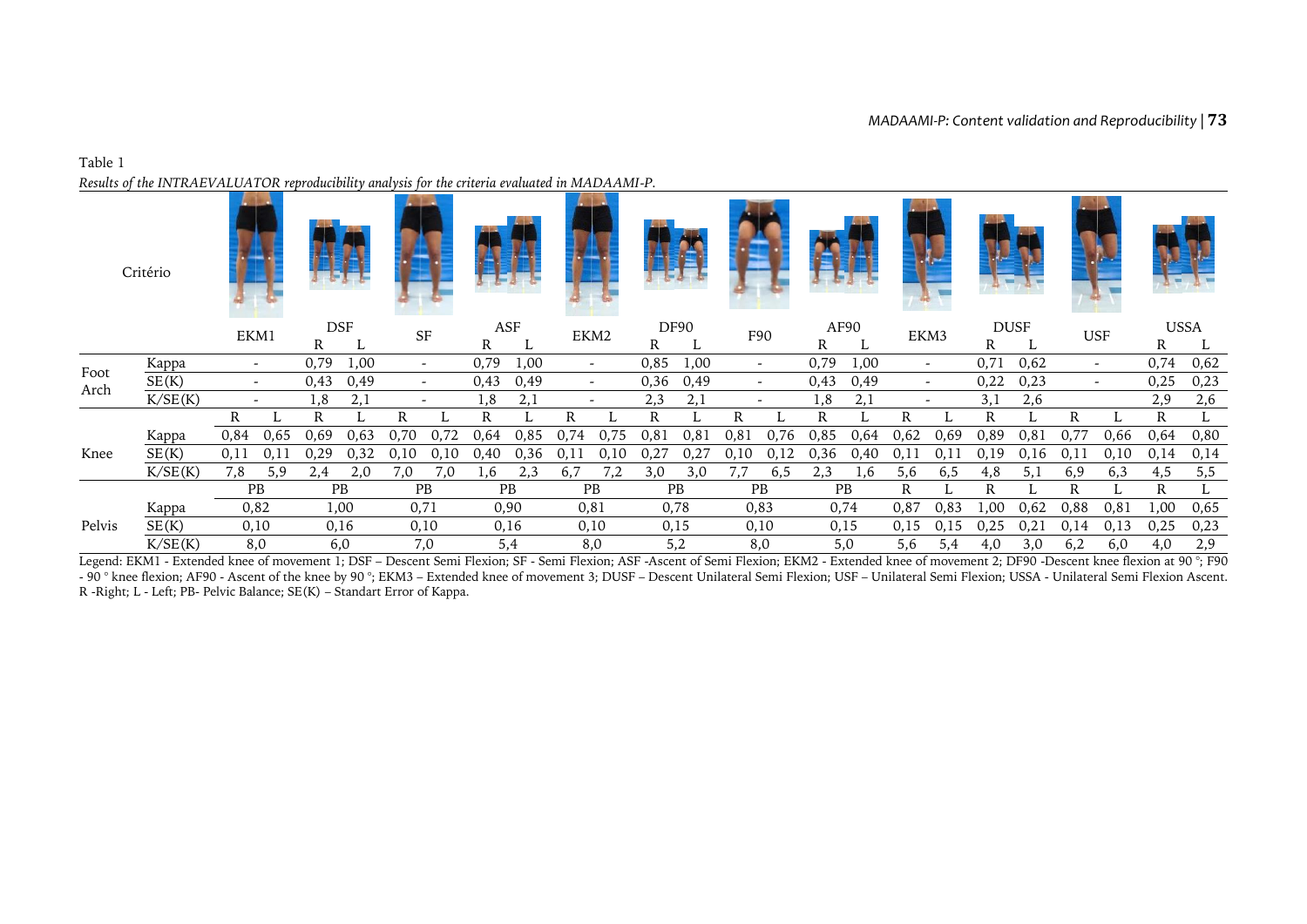# **74 |** *MA Amaral, CT Candotti, IJRL Navarro, KNS Gontijo, TR Fiegenbaum, GC Santos, JF Loss*

# Table 2

*Results of the INTEREVALUATOR reproducibility analysis for the criteria evaluated in MADAAMI-P.*

|           | Criterion |                                  |           |      |            |                          |                          |      |           |      |                          |      |             |      |                          |      |           |                          |                          |      |             |      |                          | $\sim$ |             |
|-----------|-----------|----------------------------------|-----------|------|------------|--------------------------|--------------------------|------|-----------|------|--------------------------|------|-------------|------|--------------------------|------|-----------|--------------------------|--------------------------|------|-------------|------|--------------------------|--------|-------------|
|           |           |                                  |           |      | <b>DSF</b> |                          | SF                       |      | ASF       |      | EKM2                     |      | <b>DF90</b> |      | F90                      |      | AF90      | EKM3                     |                          |      | <b>DUSF</b> |      | <b>USF</b>               |        | <b>USSA</b> |
|           |           |                                  |           | R    |            |                          |                          | R    |           |      |                          | R    |             |      |                          | R    |           |                          |                          | R    |             |      |                          | R      |             |
|           | Kappa     | EKM1<br>$\overline{\phantom{a}}$ |           | 0,65 | 0,85       | $\overline{\phantom{0}}$ |                          | 0,70 | 0,85      |      | $\overline{\phantom{0}}$ | 0,68 | 0,85        |      | $\sim$                   | 0.65 | 0,73      |                          | $\overline{\phantom{a}}$ | 0,17 | 0,26        |      | $\overline{\phantom{a}}$ | 0,23   | 0,35        |
| Foot Arch | SE(K)     |                                  |           | 0,31 | 0,36       |                          | $\overline{\phantom{a}}$ | 0,31 | 0,36      |      | $\overline{\phantom{a}}$ | 0,29 | 0,36        |      | $\overline{\phantom{a}}$ | 0,3  | 0,33      | $\overline{\phantom{a}}$ |                          | 0,14 | 0,14        |      | $\overline{\phantom{a}}$ | 0,18   | 0,16        |
|           | K/SE(K)   |                                  |           | 2,1  | 2,4        |                          |                          | 2,3  | 2,4       |      |                          | 2,3  | 2.4         |      |                          | 2,1  | 2,2       |                          |                          | 1,2  | 1,8         |      |                          | 1,3    | 2,2         |
|           |           | R                                |           | R    |            | R                        |                          | R    |           | R    |                          | R    |             | R    |                          |      |           | R                        |                          | R    |             |      |                          | R      |             |
|           | Kappa     | 0,48                             | 0.34      | 0,03 | $-0.04$    | 0,27                     | 0,33                     | 0,06 | $-0.04$   | 0,36 | 0,2'                     | 0,23 | 0,06        | 0,28 | 0,43                     | 0.04 | $-0.04$   | 0,12                     | 0.19                     | 0,25 | 0,20        | 0,16 | 0,25                     | 0,15   | 0,09        |
| Knee      | SE(K)     | 0,06                             | 0.05      | 0.1  |            | 0.06                     | 0,07                     | 0,12 | 0,13      | 0,06 | 0,06                     | 0.10 | 0.11        | 0,08 | 0,09                     | 0.10 | 0,12      | 0,06                     | 0,06                     | 0,08 | 0,08        | 0,09 | 0,08                     | 0,08   | 0,08        |
|           | K/SE(K)   | 7,9                              | 5,8       | 0,3  | $-0,3$     | 4,2                      | 4,4                      | 0,5  | $-0.4$    | 5,9  | 4,4                      | 2,3  | 0,5         | 3,5  | 4,7                      | 0.4  | $-0.4$    | 1,9                      | 3.1                      | 3,0  | 2,4         | 1,8  | 3,0                      | 1,8    | 1,1         |
|           |           |                                  | <b>PB</b> |      | <b>PB</b>  |                          | <b>PB</b>                |      | <b>PB</b> |      | <b>PB</b>                |      | <b>PB</b>   |      | <b>PB</b>                |      | <b>PB</b> | R                        |                          | R    |             | R    |                          | R      |             |
|           | Kappa     | 0,70                             |           | 0,41 |            | 0,61                     |                          |      | 0,38      |      | 0,64                     |      | 0,32        |      | 0,63                     |      | 0,26      | 0,65                     | 0.46                     | 0,23 | 0,28        | 0.70 | 0,56                     | 0,25   | 0,18        |
| Pelvis    | SE(K)     |                                  | 0,06      |      | 0,10       |                          | 0,06                     |      | 0,11      |      | 0,06                     |      | 0,08        |      | 0,06                     |      | 0,08      | 0,10                     |                          | 0.15 | 0,14        | 0.1  | 0,08                     | 0.14   | 0,15        |
|           | K/SE(K)   |                                  | 11,5      |      | 3,9        |                          | 10,3                     |      | 3,5       |      | 10,6                     |      | 4,0         |      | 10,5                     |      | 3,2       | 6,1                      |                          | 1.5  | 2,0         | 6,4  | 6,6                      |        | 1,2         |

Legend: EKM1 - Extended knee of movement 1; DSF - Descent Semi Flexion; SF - Semi Flexion; ASF -Ascent of Semi Flexion; EKM2 - Extended knee of movement 2; DF90 -Descent knee flexion at 90 °; F90 - 90 ° knee flexion; AF90 - Ascent of the knee by 90 °; EKM3 – Extended knee of movement 3; DUSF – Descent Unilateral Semi Flexion; USF – Unilateral Semi Flexion; USSA - Unilateral Semi Flexion; USSA - Unilateral Semi Flex R -Right; L - Left; PB- Pelvic Balance; SE(K) – Standart Error of Kappa.

# Table 3

*Results of the INTRAEVALUATOR analysis for the score of MADAAMI-P.*

|                                                       | Arch of the foot        |          | Static Knee             |          | Dynamic Knee                                                        |   | Static Pelvis                    |       | Dynamic Pelvis                   |          |  |
|-------------------------------------------------------|-------------------------|----------|-------------------------|----------|---------------------------------------------------------------------|---|----------------------------------|-------|----------------------------------|----------|--|
|                                                       | ICC (ICAS%)             |          | ICC (ICAS%)             |          | ICC (ICAS%)                                                         | P | ICC (ICAS%)                      |       | ICC (ICAS%)                      | D        |  |
| Pelvic Balance                                        |                         |          |                         |          |                                                                     |   | $0,783$ $(0,622-0,876)$ $0,000*$ |       | $0,955(0,921-0,974)$             | 0,000*   |  |
| Right Lower Member                                    | $0,631(0,357-0,788)$    | $0,000*$ | $0,895(0,817-0,940)$    | $0,000*$ | $0,826$ (0,697-0,900)                                               |   | $0,000*0,959(0,929-0,976)0,000*$ |       | 1,000 (1,000–1,000)              |          |  |
| Left Lower Member                                     | $0,692(0,464-0,823)$    | $0,000*$ | $0,760$ $(0,582-0,862)$ | $0,000*$ | $0,847$ $(0,734 - 0,912)$                                           |   | $0,000*0,938(0,861-0,964)0,000*$ |       | $0,803$ $(0,656-0,887)$ $0,000*$ |          |  |
| Semiflexion                                           | $0,652$ $(0,397-0,800)$ | $0,000*$ | 0,887 (0,803-0,935)     | $0,000*$ | $0,756$ $(0,575 - 0,860)$ $0,000*$ $0,762$ $(0,585-0,863)$          |   |                                  | 0000* | $0,987$ (0,978-0,993)            | $0,000*$ |  |
| Flexion 90°                                           | $0,797$ $(0,646-0,883)$ | $0,000*$ | $0,800$ $(0,651-0,885)$ | $0,000*$ | $0,816$ (0,679 - 0,894) 0,000* 0,807 (0,663-0,889) 0,000*           |   |                                  |       | 0,895 (0,816-0,939) 0,000*       |          |  |
| Unipodal<br>Semiplexion<br>in<br><b>Right Support</b> | $0,784$ $(0,624-0,876)$ | $0,000*$ | 0,763 (0,586–0,864)     | $0,000*$ | $0,892$ $(0,812 - 0,938)$ $0,000*$ 0,959 $(0,929-0,976)$ 0,000*     |   |                                  |       | 1,000 (1,000-1,000)              |          |  |
| Semiplexion<br>Unipodal<br>in<br>Left Support         | $0,692$ $(0,464-0,823)$ | $0,000*$ | $0,763$ $(0,587-0,864)$ | $0,000*$ | 0,903 $(0,832 - 0,944)$ 0,000* 0,938 $(0,891 - 0,964)$ 0,000*       |   |                                  |       | 0,803 (0,656-0,887) 0,000*       |          |  |
| Unipodal<br>Semiplexion<br>in<br>Support              | $0,690(0,460-0,822)$    | 0,000*   | $0,814$ (0,676–0,893)   | $0,000*$ | $0,895$ $(0,817 - 0,940)$ $0,000*$ $0,951$ $(0,914-0,972)$ $0,000*$ |   |                                  |       | 0,941 (0,898–0,966)              | 0,000*   |  |
| Total Score                                           | $0,582$ $(0,272-0,760)$ | $0,001*$ | $0,845(0,730-0,911)$    | $0,000*$ | $0,823$ $(0,691 - 0,898)$ $0,000*$ 0,833 $(0,708-0,904)$ 0,000*     |   |                                  |       | 0,947 (0,907–0,969)              | $0,000*$ |  |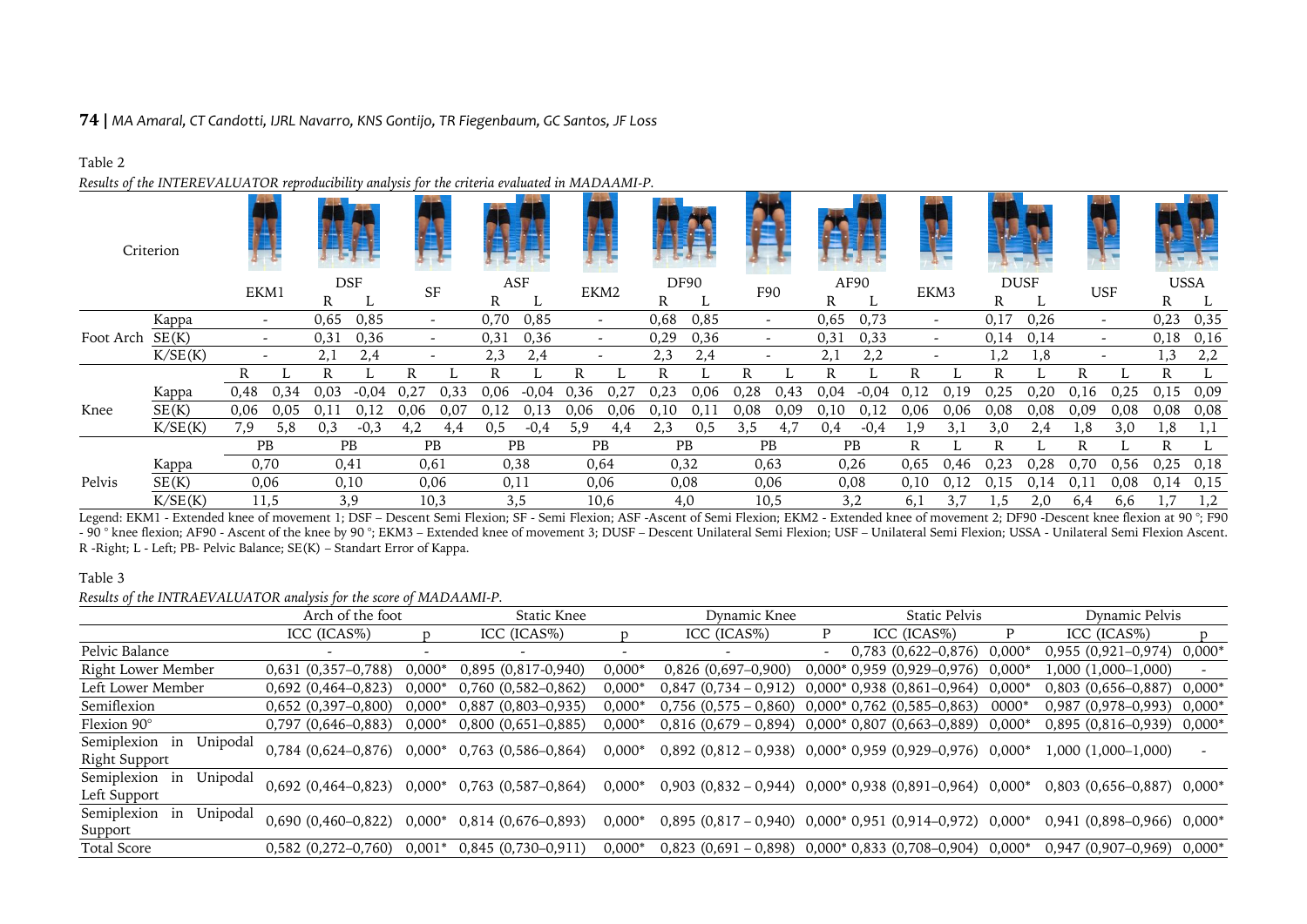# Table 4

# *Results of the INTEREVALUATOR analysis for the sums of MADAAMI-P.*

|                                             | Arch of the foot             |       | Static Knee                                               |          | Dynamic Knee            |                          | Static Pelvis                                            |   | Dynamic Pelvis                                                  |          |  |
|---------------------------------------------|------------------------------|-------|-----------------------------------------------------------|----------|-------------------------|--------------------------|----------------------------------------------------------|---|-----------------------------------------------------------------|----------|--|
|                                             | ICC (ICAS%)                  |       | ICC (ICAS%)                                               |          | ICC (ICAS%)             | P                        | ICC (ICAS%)                                              | D | ICC (ICAS%)                                                     |          |  |
| Pelvic Balance                              |                              |       | $\overline{\phantom{a}}$                                  |          |                         | $\overline{\phantom{0}}$ | $0,699$ $(0,522-0,817)$ $0,000*$                         |   | $0,668$ $(0,474-0,798)$                                         | $0,000*$ |  |
| Right Lower Member                          | $0,321$ (-0,075-0,588) 0,049 |       | $0,591$ $(0,352 - 0,752)$                                 | $0,000*$ | $0,483$ $(0,181-0,686)$ | $0.002*$                 | $0,699$ $(0,523-0,817)$ $0,000*$                         |   | $0,468$ (0,157-0,677)                                           | $0,004*$ |  |
| Left Lower Member                           | $0,143$ (-0,359-0,479)       | 0,253 | $0,608$ $(0,379 - 0,762)$                                 | $0,000*$ | $0,063$ (-0,485-0,431)  | 0,384                    | $0,555$ $(0,295-0,730)$ $0,000*$ $0,469$ $(0,159-0,678)$ |   |                                                                 | $0,003*$ |  |
| Semiflexion                                 | $0,263$ (-0,167-0,553)       | 0.096 | $0,565$ $(0,310 - 0,736)$                                 | $0,000*$ | $0,008$ (-0,571-0,398)  | 0,476                    | $0.674(0,483-0,802)0,000*$                               |   | 0,652 (0,448–0,789)                                             | $0,000*$ |  |
| Flexion 90°                                 |                              |       | $0,126$ (-0,385-0,469) 0,280 0,424 (0,087 - 0,650)        | $0,009*$ | $0,271$ (-0,155-0,558)  | 0.089                    | $0,680$ $(0,493-0,806)$ $0,000*$ $0,600$ $(0,367-0,757)$ |   |                                                                 | $0,000*$ |  |
| Semiplexion in<br>Unipodal<br>Right Support |                              |       | $0,057$ (-0,494-0,428) 0,394 0,451 (0,130 - 0,667)        | $0,005*$ | $0,478$ (0,172–0,683)   |                          |                                                          |   | $0,003*$ 0,699 (0,523-0,817) 0,000* 0,470 (0,160-0,678) 0,003*  |          |  |
| Semiplexion in<br>Unipodal<br>Left Support  |                              |       | $0,214$ (-0,245-0,523) 0,151 0,635 (0,422 - 0,778)        | $0,000*$ | $0,369$ (0,000-0,617)   |                          |                                                          |   | $0,025^*$ 0,555 (0,295-0,730) 0,000* 0,469 (0,159-0,678) 0,003* |          |  |
| Semiplexion<br>Unipodal<br>in<br>Support    |                              |       | $0,095$ (-0,434-0,451) 0,330 0,578 (0,332 - 0,744) 0,000* |          | $0,496$ (0,201–0,694)   |                          |                                                          |   | $0,002^*$ 0,634 (0,420-0,778) 0,000* 0,507 (0,219-0,701) 0,001* |          |  |
| Total Score                                 | $0,234$ (-0,213-0,535) 0,127 |       | $0,620$ $(0,399 - 0,770)$                                 | $0,000*$ | $0,347$ (-0,035-0,603)  | $0.035*$                 | $0,591$ $(0,351-0,751)$ $0,000*$ $0,647$ $(0,441-0,789)$ |   |                                                                 | $0,000*$ |  |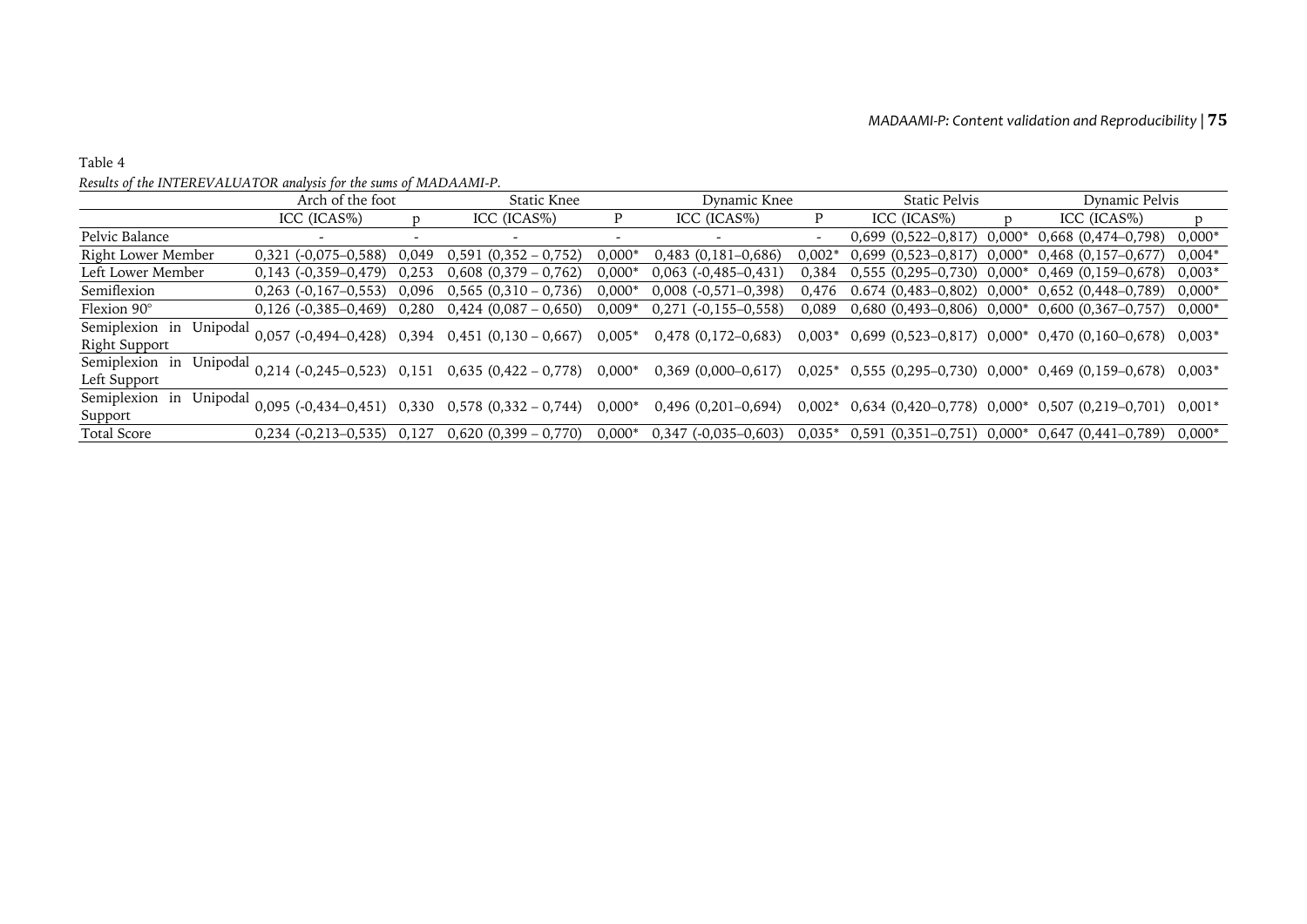# **RESULTS**

The content validation results show that 50% of the invited experts considered the score sheet to be inappropriate in the first evaluation, 33.3% suitable, and 16.6% very suitable, which correspond a CVI equal to 0.5. After its reconstruction based on suggestions and comments, 66.6% of the experts considered it very suitable, 33.3% suitable, and none of the experts considered it to be unsuitable (Figure 2), with a CVI of 1.0. Based on this result, the final version of the MADAAMI-P score sheet was obtained (Figure 3).

Intra-evaluative analysis, for each criterion alone, showed, in general, that MADAAMI-P presents reproducibility, with Kappa values varying from 0.62 to 1.00, indicating a reproducibility of important to near-perfect. In this analysis, both arch criteria of the foot and pelvis were the ones that obtained the highest reproducibility indexes (Table 1).

The inter-analyzer analysis, referring to the criterion of arch of the foot in bipodal support, indicated reproducibility from important to almost perfect in (Kappa ranging from 0.65 to 0.85). In the knee criterion, in both unipolar and bipodal support, Kappa values indicated a reproducibility from poor to reasonable (-0.04 to 0.48). And, for the pelvic criterion the values of K indicated reproducibility from weak to important (0.18 to 0.70) (Table 2).

The MADAAMI-P intra-evaluative analysis, given by the sum of the points obtained in each phase of the movement, for each criterion, showed ICCs ranging from 0.582 to 1.00, indicating a reproducibility from satisfactory to excellent. The pelvic criterion, both static and dynamic, was the one with the highest values of CHF (Table 3).

The inter-analyzer analysis of MADAAMI-P, given the sum of the points obtained in each phase of the movement, for each criterion, showed ICCs varying from 0.008 to 0.669, and some of the partial scores did not present significant correlations. The pelvis criterion, both static and dynamic, was the one that presented the highest values of CHF, indicating a satisfactory reproducibility of this criterion, whereas the criterion of arch of the foot was not

reproducible, having ICC values ranging from 0.057 to 0.321 (Table 4).

### **DISCUSSION**

Regarding the evaluation of lower limb articular alignment, different methods are described for static evaluation. We can cite subjective visual assessment (J. Lee & Park, 2016), radiological examinations (Cho, Ko, & Lee, 2015; Gao et al., 2016; Moyer, Wirth, Duryea, & Eckstein, 2016; Zampogna et al., 2015) or angular measurements by goniometry (Karukunchit, Puntumetakul, Swangnetr, & Boucaut, 2015; Lee, Choi, & Chang, 2015). For the dynamic assessment of the lower limb articular alignment, some studies have been conducting using 3D camera systems in combination with retro-reflexive markers (Khamis et al., 2015; Pohjola et al., 2014; Shippen, 2011). It is a laboratory-based evaluation system requiring adequate space and specific costly equipment, as well as trained personnel, hich makes access difficult for the general population. Considering this, the intention of the present study was to offer an alternative evaluation tool to such systems.

The MADAAMI-P instrument is valid, with respect to content, and reproducible, for use by the same rater. In this case, we highlight its usefulness as an evaluation tool in the therapeutic environment, as long as the followup of an individual being treated, for example, is performed by the same professional. Regarding inter-rater reproducibility, the findings of the present study corroborate with the results of the study by Gontijo, Candotti, Amaral, Santos, and Loss (2018). The data highlight the subjective nature of the evaluation, revealing the sensitivity of the tool in relation to the clinical view and the experience of each rater, hampering good reliability between raters.

Regarding the criteria evaluated by the instrument, the arch of the foot and the pelvis showed better inter-rater reproducibility results than the knee. This can be explained by the anatomical differences of the structures involved in each criterion, since the knee is a more unstable joint, especially when flexed (Kapandji & Articular, 1990), a position performed during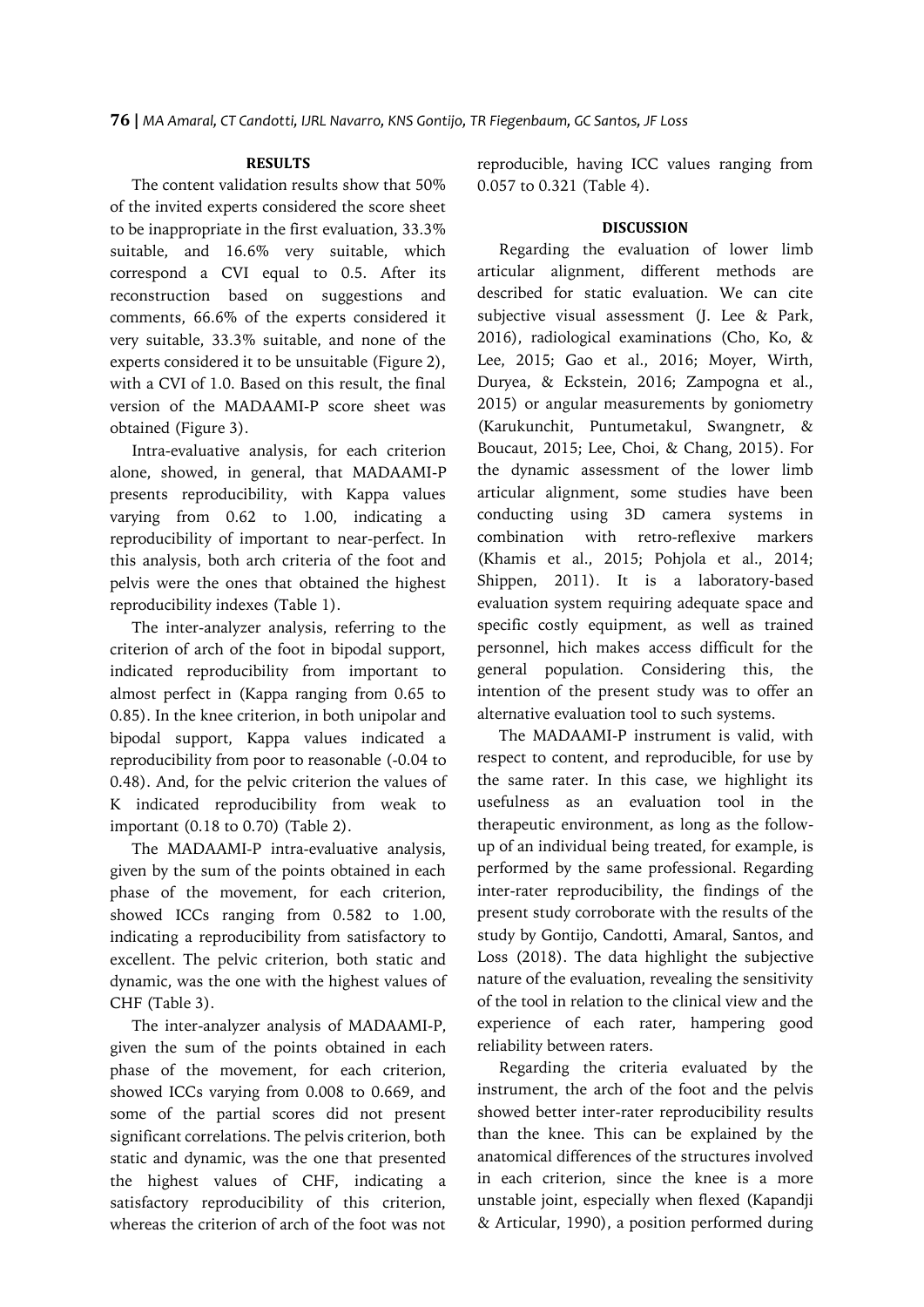MADAAMI-P evaluation movements. Moreover, the knee is difficult to evaluate compared to other joints because it is located at the extremity of two noncongruous structures, the femur and the tibia, allowing it to move more freely, guided by muscles and ligaments (Magee, 2005). Thus, identifying the center of the knee, in movement, without technological resources, such as movement tracking systems, is not an easy task. While developing the MADAAMI-P, we conducted tests using markers on the patella and anterior tibial tuberosity, which proved unsuitable for representing the center of the knee, inducing the raters to error. Hence, we opted for a more subjective analysis (i.e. without markers on the knee), which could explain the poor results for inter-rater reproducibility.

Among the results found, in the inter-rater analysis, we can emphasize the divergences related to evaluation in bi or unipodal support. This finding may be related to increased instability in unipodal support (Assaiante, 1998; Oliveira, Santos, Andrade, & Avila, 2008), which causes a greater oscillation in the joints, hampering the inter-rater reproducibility. As with the evaluation of the knee, the subjectivity of the analysis allied to the clinical experience of each rater appears to be a factor limiting interrater reproducibility.

Likewise, the pelvis tends to be more stable than the knee or ankle, due to anatomical/kinesiological characteristics which ensure less oscillation. This makes the analysis simpler, with less variation between the markers on ASIS left and right, leading to better interrater reproducibility results in this criterion (Germain, 1992; Kapandji & Articular, 1990; Magee, 2005).

The study presents clinical relevance, mainly in the area of physiotherapy. When considering the achievement of good intra-evaluative results in a therapeutic environment, it is possible to extrapolate the use of the tool, since the possible follow-up of an individual is done by the same professional. In addition, the record of the execution of the movements as well as the scoring score are very attractive visuals in clinical practice, serving as feedback and encouragement to the individual in treatment/training.

#### **Limitations of the study**

We observed in the present study as limitations the dependence on the subjective clinical view of the examiner in the evaluation, leading to heterogeneous evaluations from the different raters. Another limitation refers to the analysis of a 3D-movement based on a view from a single plane. Furthermore, the absence of the concurrent validation procedure, from the comparison of MADAAMI-P results with the cinemetry can also be considered a limitation of the study.

### **CONCLUSION**

Dynamic Evaluation Method of Lower Limb Joint Alignment with Parallel Feet (MADAAMI-P) is valid in terms of content (score sheet), and presents intra-rater reproducibility, being safely indicated for use by the same rater. However, the inter-assay reproducibility of the instrument is limited to some parameters, suggesting caution when used by more than one examiner. In addition, it is emphasized once again the clinical importance of the instrument, especially in physiotherapy, serving as an effective quantitative method to obtain the record of movement execution, which together with the scoring score, are attractive visual resources in clinical practice, serving as feedback and encouragement to the individual in treatment / training.

**Acknowledgments:** Nothing to declare.

**Conflict of interests:** Nothing to declare.

**Funding:**

Scientific initiation grant and CNPq Masters Grant.

#### **REFERENCES**

- Alexandre, N. M. C., & Coluci, M. Z. O. (2011). Validade de conteúdo nos processos de construção e adaptação de instrumentos de medidas. Ciência & Saúde Coletiva, *16*, 3061– 3068.
- Assaiante, C. (1998). Development of locomotor balance control in healthy children. *Neuroscience & Biobehavioral Reviews*, *22*(4), 527–532.